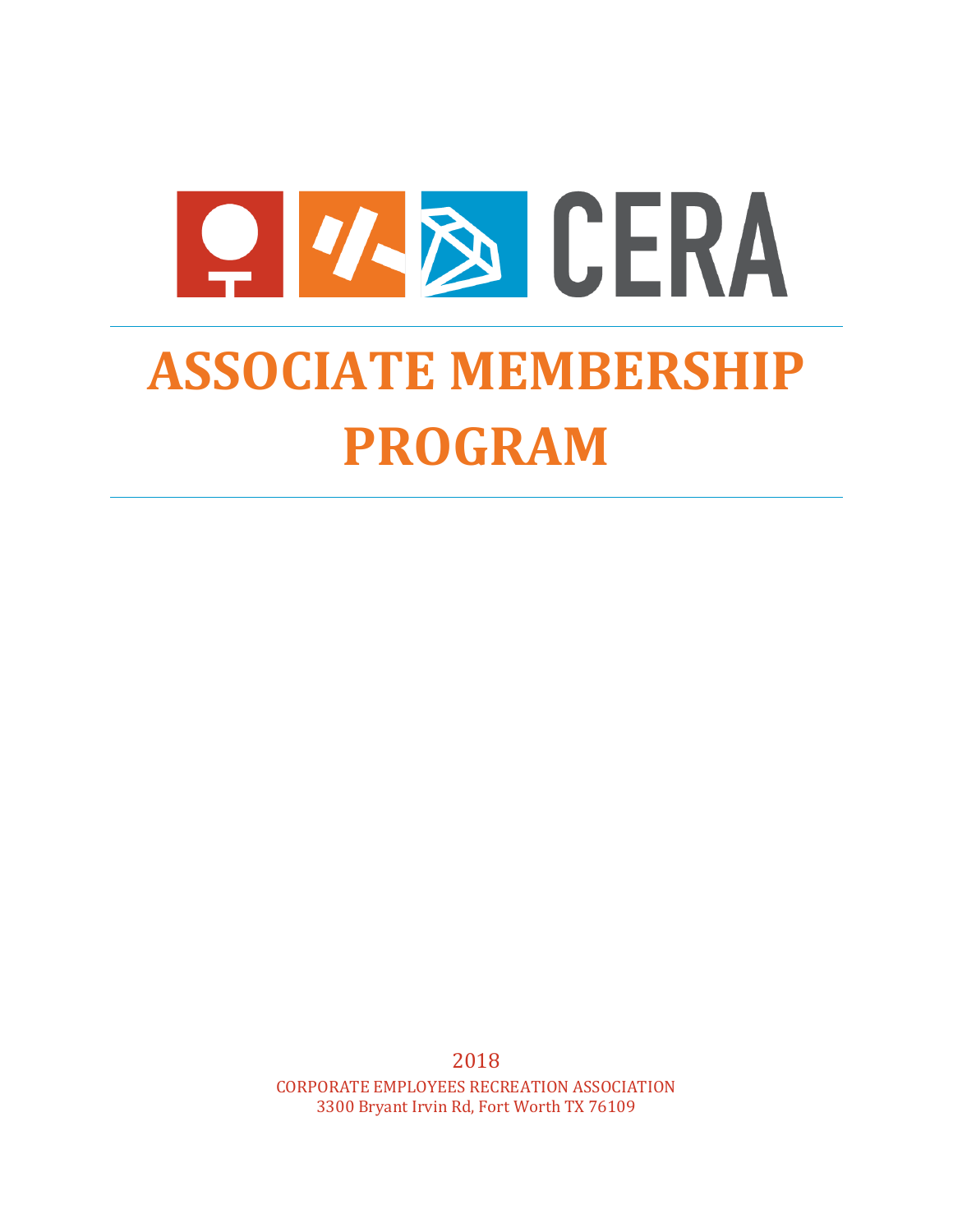# **Contents**

| <b>Corporate Employees Recreation Association</b> |   |
|---------------------------------------------------|---|
| <b>CERA Associate Membership</b>                  | 3 |
| How to Become an Associate Company                | 4 |
| <b>CERA Made Easy</b>                             | 5 |
| Summary                                           | 6 |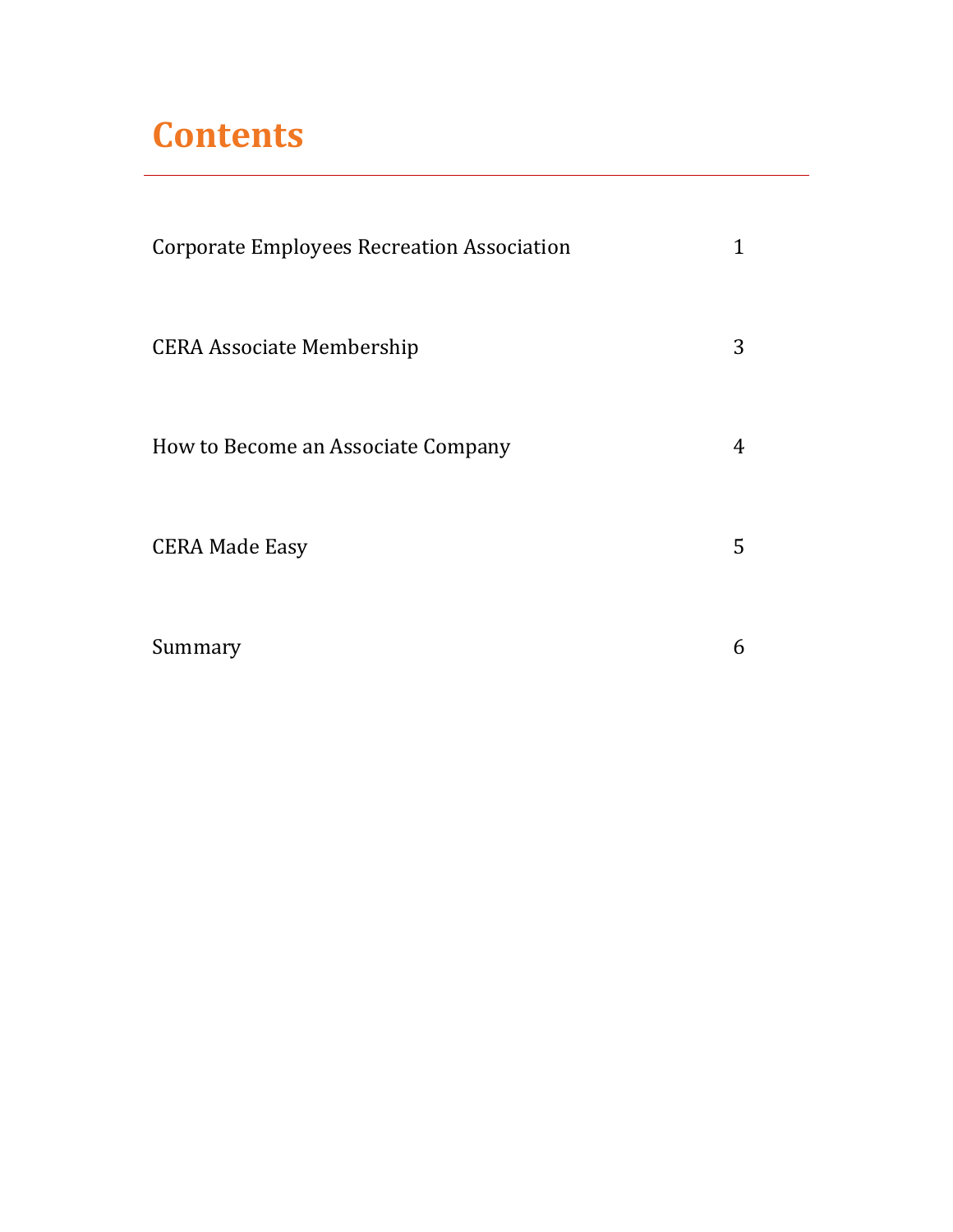# **CORPORATE EMPLOYEES RECREATION ASSOCIATION**

In 1949, the Corporate Employees Recreation Association, or CERA, was formed as an organization of recreation facilities and wholesome leisure activities for employees, retirees, and their families. At that time, the company was known as Consolidated Vultee Aircraft Corporation, or "Convair", was later changed to General Dynamics, then LMRA, and most recently to CERA. Since that time, CERA has grown to include approximately 16 organized recreational programs at a 10-acre site known as the CERA Recreation Complex.

The CERA Recreation Complex is the site of a 70,000 square foot Health, Wellness, and Fitness facility with activity and meeting rooms, basketball gyms, indoor volleyball, racquetball courts, and a well-equipped co-ed fitness facility, weightlifting room, and exercise rooms. In addition, outdoor space includes two softball fields, two sand volleyball courts, and a small picnic area next to the Trinity River. Other facilities include buildings for the Pottery Club and the Cowtown Gem, Mineral, & Glass Club.

CERA's recreation program also features the Squaw Creek Golf Course, located in Willow Park, 18 miles west of the recreation complex off I-20. A clubhouse, including Golf Shop and Banquet Room, is situated on a hill overlooking the beautiful lake and acclaimed 18-hole course. Annual memberships are limited, but non-member guests may use the course on a pay-as-you-play greens fee and cart basis.

All of CERA's facilities have been renovated. The renovation included a multi-million dollar modernization of the CERA Recreation Complex to include a new entry lobby, meeting rooms, and state-of-the-art equipment as well as a new Pottery Studio and facilities for the Gem, Mineral, & Glass Club.

Squaw Creek Golf Course has also seen a number of improvements. The Clubhouse was renovated into a "rustic Texas" look, paying homage to its Stage-Coach Stop history. A new practice area was constructed to include a new range, putting green, and target greens, followed by improvements to the existing greens, fairways, bunkers, and tee boxes.

At CERA, our mission remains the same: to develop and provide *exceptional* fitness, recreation, and leisure activities to foster healthy lifestyles for our members and their families. As learned from the past, there is *always* time to play.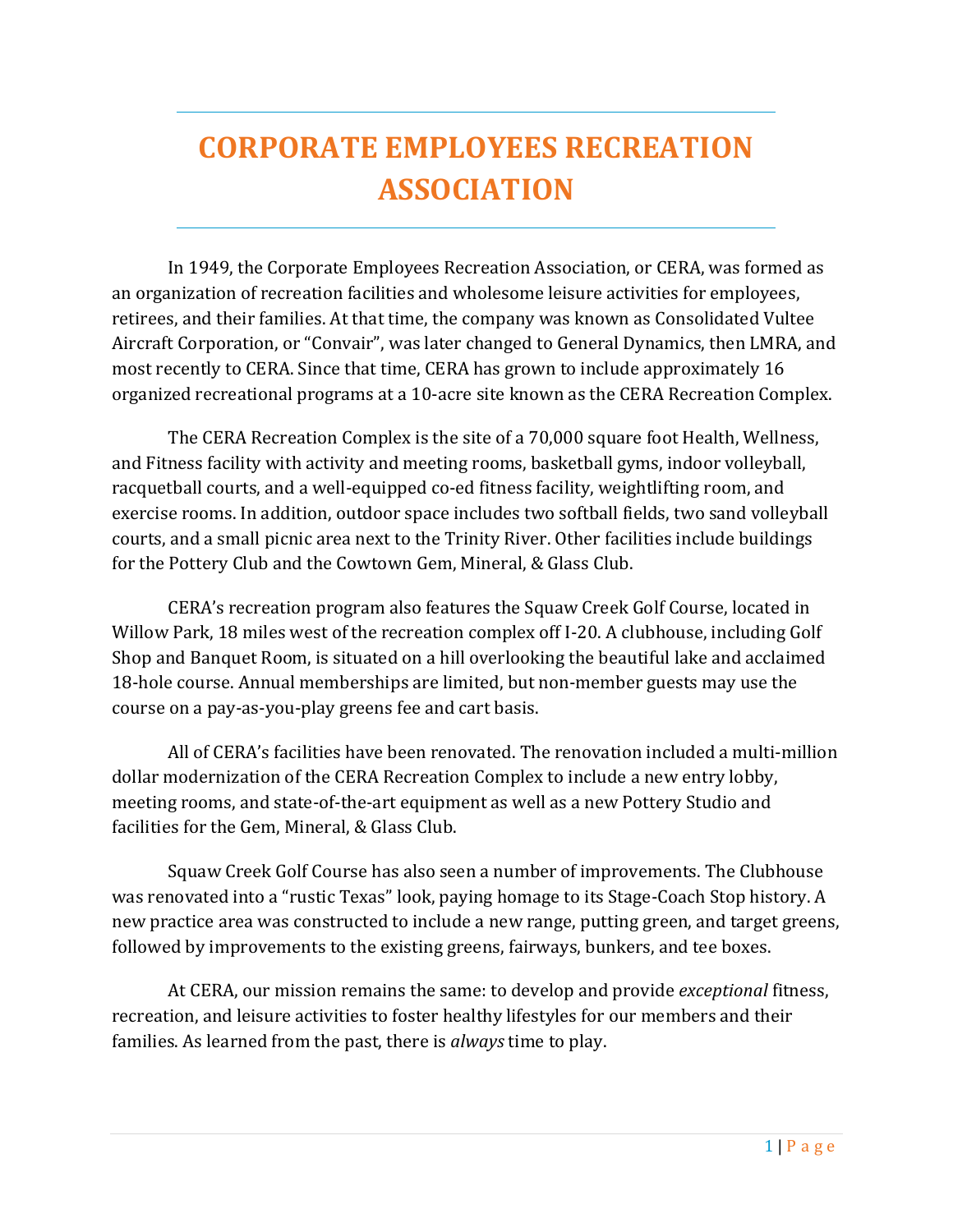A variety of approximately 14 organized activities are available to associates and require a nominal activity fee, which is collected and disbursed by CERA in accordance with each activity's requirements.

The Board of Directors, comprised of volunteer representatives governs CERA to promote, organize, and manage the affairs of the Association. CERA employs a full-time manager and staff to maintain the association's facilities and administer programs and services in accordance with the policies and rules approved by the Board of Directors. The enthusiasm, cooperation, and dedication of the CERA staff and Board members are the foundation to CERA's success in providing some of the finest recreation programs and facilities available.

Corporate Employees Recreation Association maintains memberships in:

- AWHP Association for Worksite Health Promotion
- CMAA Club Manager's Association of America
- GCSA Golf Course Superintendent Association
- NESRA National Employee Services and Recreation Association
- PGS Professional Golfers Association
- USGA United States Golf Association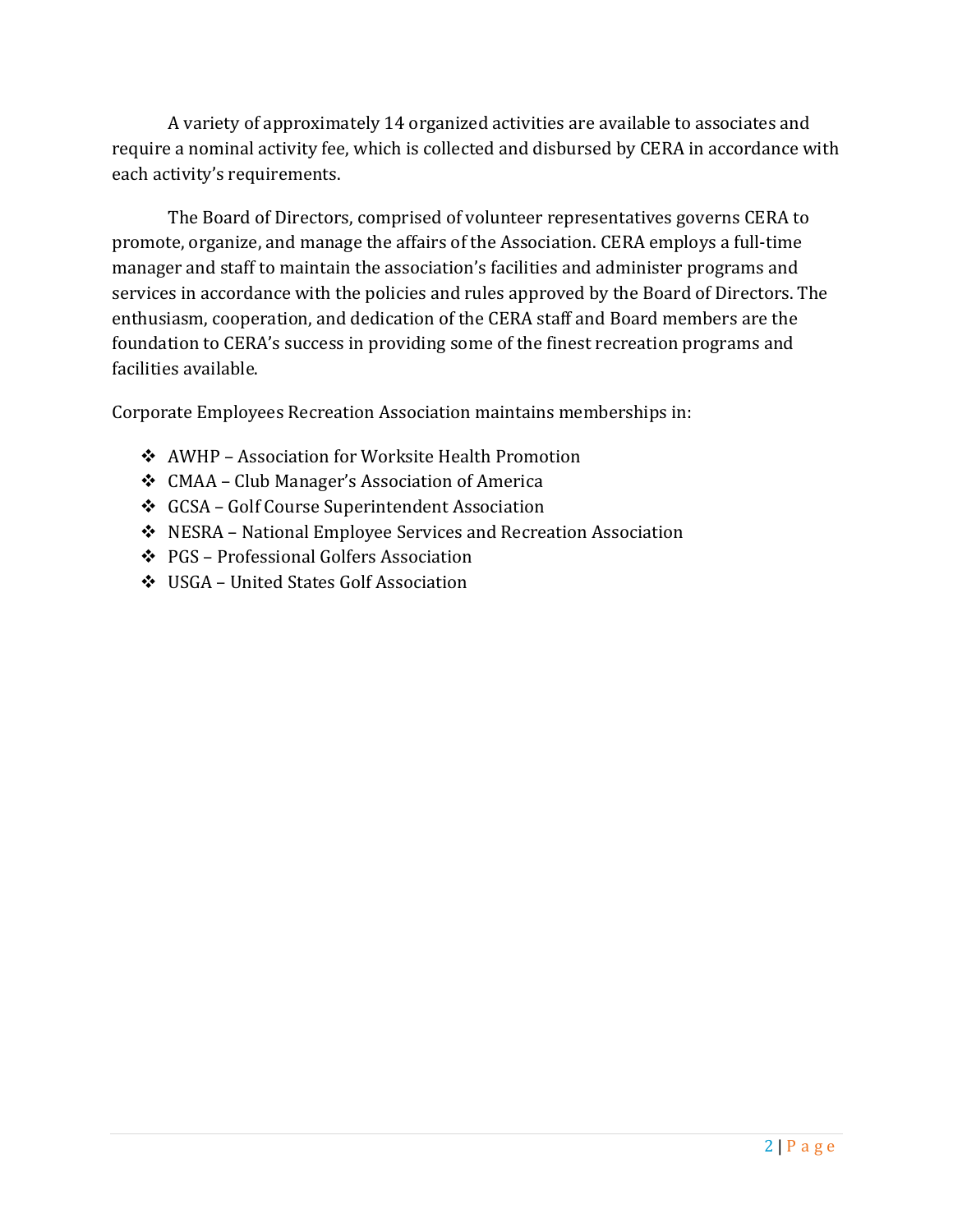# **CERA ASSOCIATE MEMBERSHIP**

#### Membership:

- $\triangleq$  Memberships are available by invitation from CERA to the Associate Company.
- Membership will be for 12 months from the date of the executed Associate Corporate Sponsorship Agreement and will be reviewed at the end of each year.
- $\cdot \cdot$  There is no fee charged to the Employer for participation in the Associate Membership Program.
- Membership fees are to be paid to CERA by the Associate Corporate Sponsor's eligible employees (see page 4).
- Employees must provide proof of employment with Associate Company upon initial membership and at any renewal period.

#### Company Representation:

- $\triangle$  Each Associate company will designate a company contact representative.
- $\div$  To insure a smooth membership process, CERA will communicate membership information through the company representative.
- Company representative will:
	- Make membership information available to their employees.
	- Distribute information to employees provided by CERA.
	- Coordinate special functions and events to promote employees eligibility for membership.

#### Membership Includes:

Those eligible for membership through your company are retirees or current active full-or-part-time employees. Additionally, immediate family of employee, which includes spouse and unmarried children under 21, are eligible. Immediate family also includes parents of employee if living with the employee and is primarily dependent upon them.

Employees and their eligible dependents are welcome to join one or several of the varied activities offered by CERA. As an Associate Company, employees will be eligible for preferred member pricing. Additional fees for memberships, activities, classes, and facilities can be found on our website a[t www.cera-fw.org.](http://www.cera-fw.org/)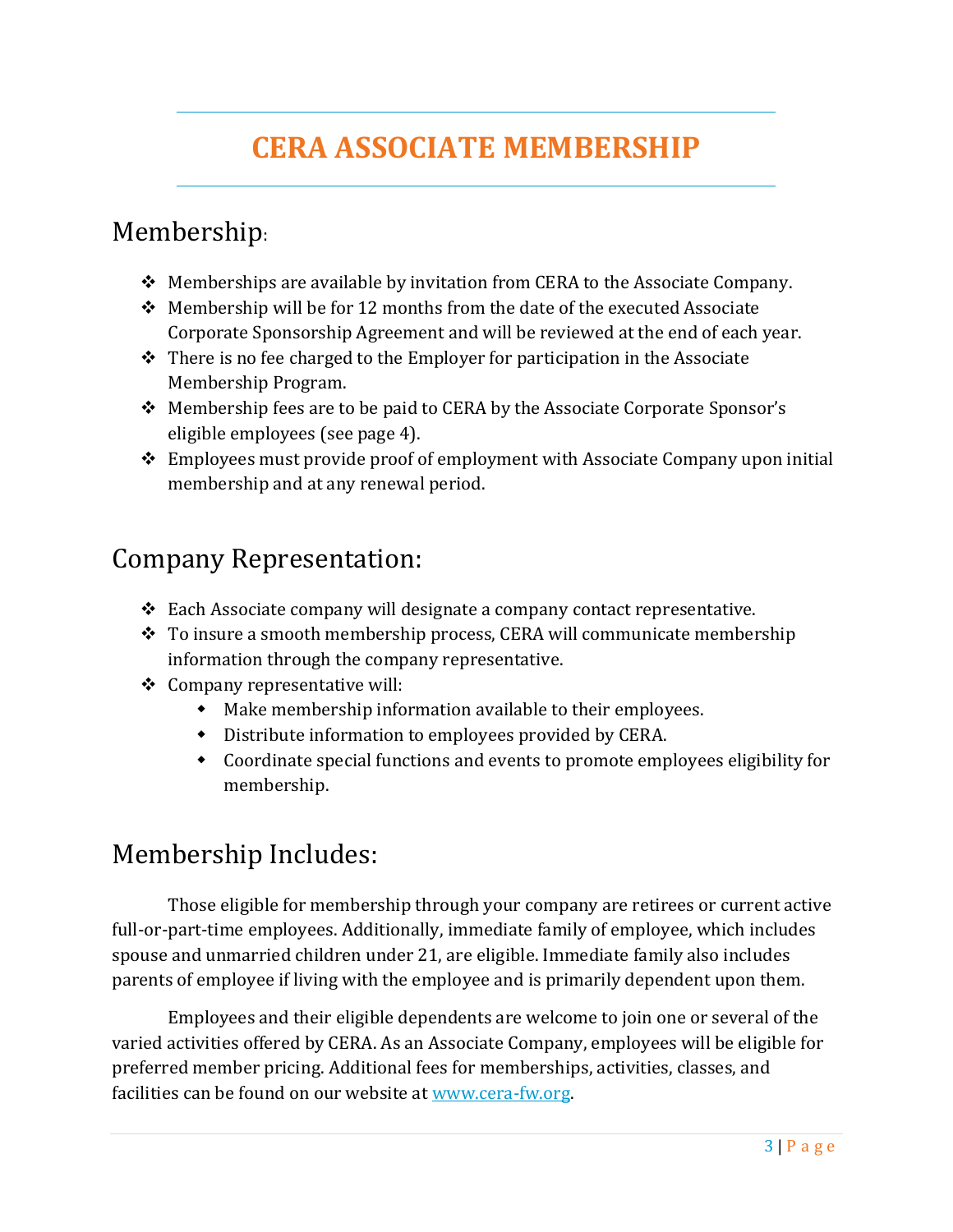# **HOW TO BECOME AN ASSOCIATE COMPANY**

## The company submits a letter indicating interest in becoming an Associate Company in CERA with the following information:

- \* Your interest in making CERA activities and facilities available to your employees.
- Current number of employees.
- $\triangle$  The name, phone number, and email address of the company representative contact.

Once CERA receives a letter from your company, the CERA Board of Directors will determine whether an invitation will be extended to the company to join the Association. Once accepted, CERA will work with the company representative to provide maximum participation.

## To activate your Company's membership:

- ◆ Sign an Associate Corporate Sponsorship Agreement authorized by a company representative in management, at no expense to the company.
- $\triangle$  Distribute information to employees that they are now eligible for membership to CERA.

#### CERA provides to company representatives:

- \* Receipt and copy of signed Associate Corporate Sponsorship Agreement.
- Assistance in program coordination and general information distribution to employees.
- Host an open house for your employees to visit and begin their membership at CERA.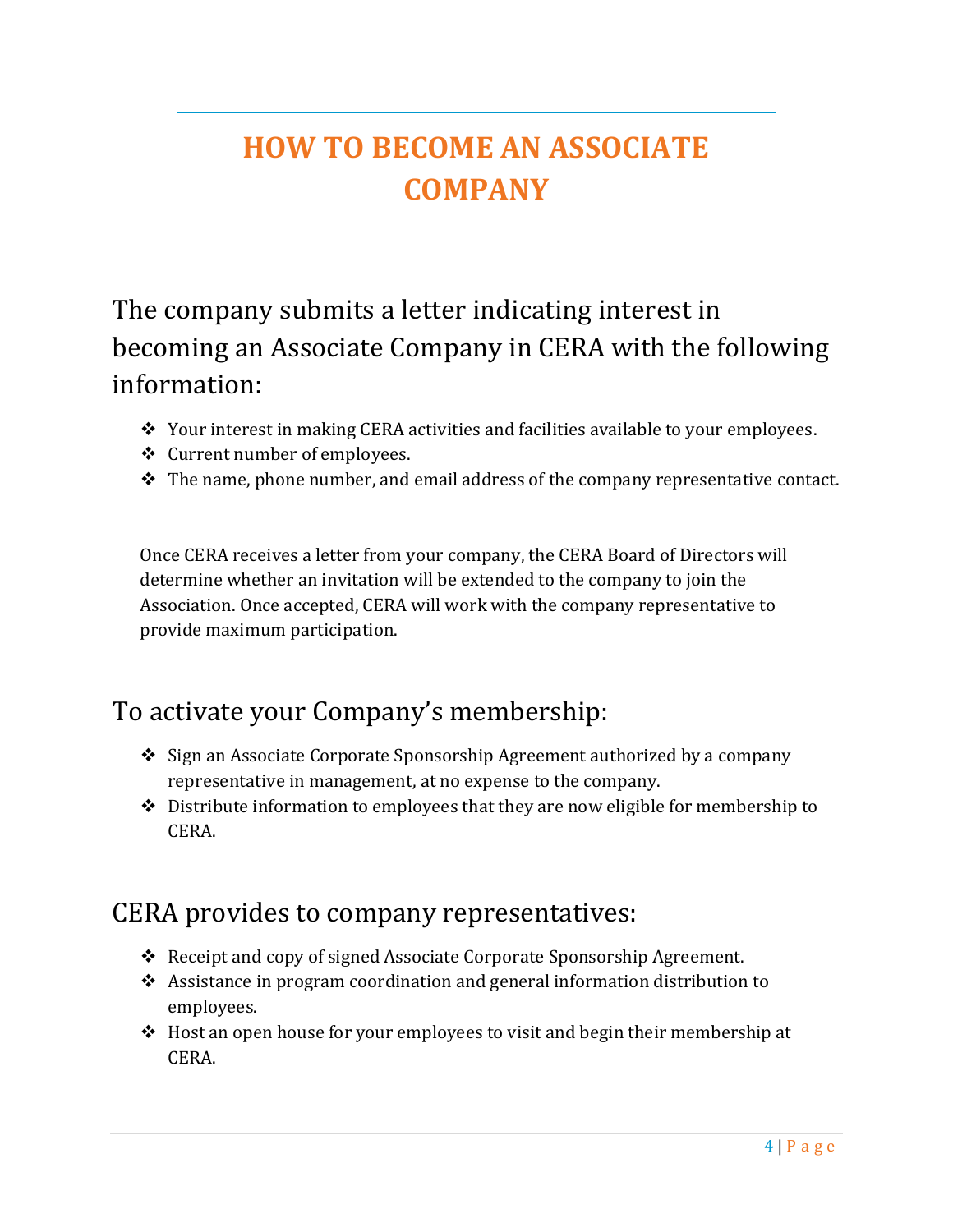## **CERA MADE EASY**

With your company interest, commitment, and support, we will provide information to your employees through:

- ❖ CERA website.
- CERA e-blasts.
- ◆ Bulletin Board postings.
- ❖ Flyers and brochures.
- ❖ Presentations at CERA or Associate Company.

## Your company can make it easy for employees to join as an Associate Member through:

- Company subsidy of employee memberships, if elected.
- ◆ Monthly electronic draft from participants' checking account or credit card, if elected.

#### Let us help! We:

- Prepare and provide all CERA materials, i.e. forms, cards, flyers, memos, brochures, etc.
- $\cdot$  Work cooperatively with you to coordinate company presentation times.
- Distribute complimentary passes to your employees for CERA visitation prior to joining.

#### For your company and employees, CERA will:

- Administer excellent recreational sports, fitness, and wellness programs.
- $\triangleleft$  Host fun and engaging leisure activities and programs.
- $\div$  Staff and maintain quality facilities.